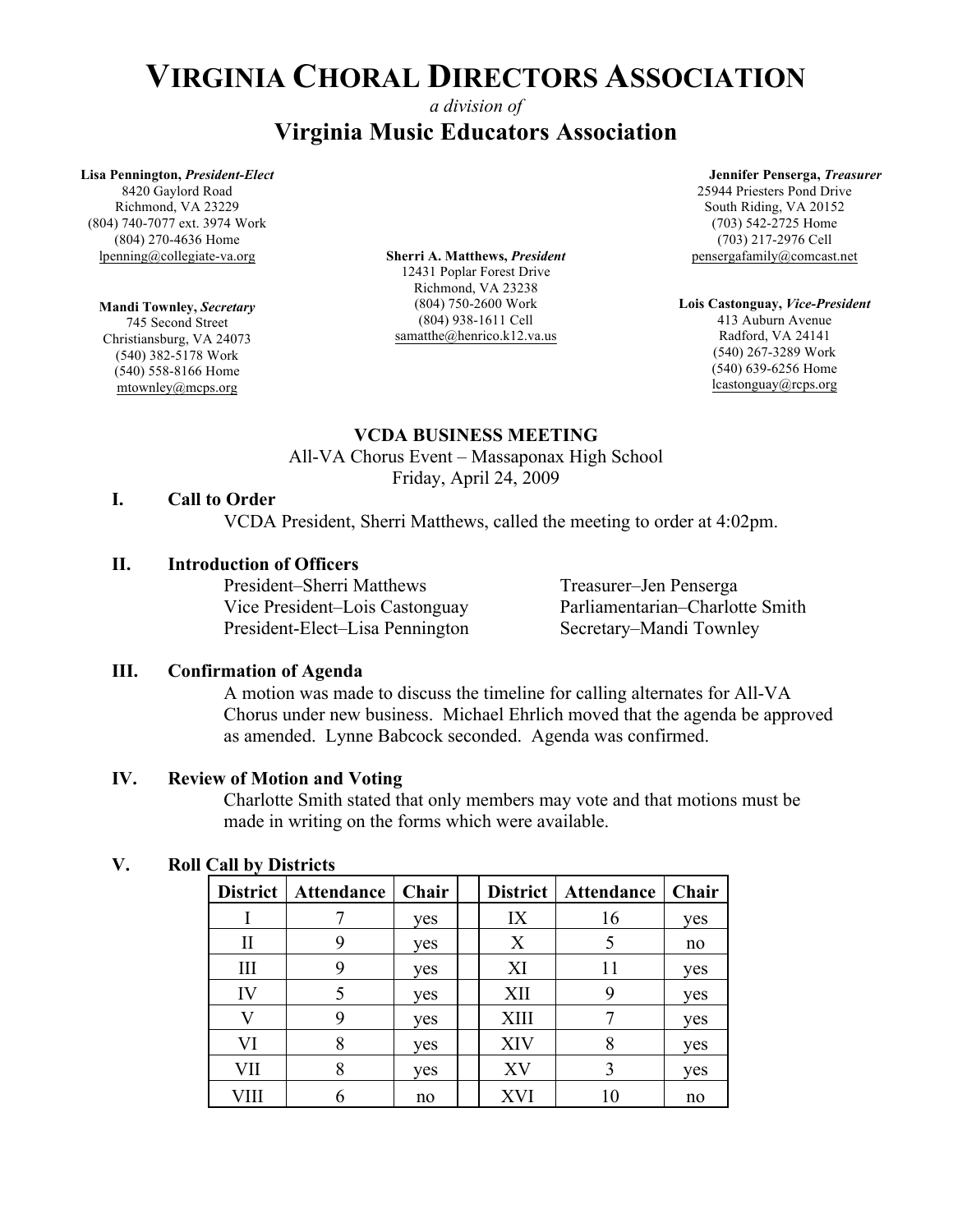*a division of*

## **Virginia Music Educators Association**

### **VI. Reports**

#### **A. Secretary's Report**

Report was approved as read.

### **B. Treasurer's Report**

The Treasurer's report was presented by Jen Penserga. The balances are \$45,701.66 in the General Fund, and \$46,307.55 in the All-Virginia Fund. The total account balance is \$106,943.33. The report was approved.

### **VII. Old Business**

### **A. Adjudication Committee Report**

Charlotte McKee reported that the committee met yesterday, and focused on examining the current adjudication forms in an effort to make one universal adjudication sheet. The committee would like to receive input from across the state. The committee will email District Chairs to gather input, positive and negative, regarding their festivals. The Committee will meet at Conference, and hope to have new the new form and procedures on website by All-VA 2010. Sherri state that VMEA is unifying festival procedure for all sections of the organization. Charlotte McKee is the VCDA representative to the committee.

#### **B. Bob Stamback Award**

Sherri reported that there has been an effort to try to create a way to add more money to the Honor's Choir scholarship program. You may now recognize and honor teachers or colleagues by making a donation in an honoree's name to the Bob Stamback award. The names and messages will be listed on the VCDA website and in the Honor's program as room allows. More information and the memorial fund contribution form is available online. Anonymous gifts will be accepted and donation amounts will remain unpublished.

#### **C. District Festival Results**

Moe Turrentine asked Sherri to remind us to fill out festival result forms completely and legibly. Moe has had difficulty deciphering incomplete forms for Blue Ribbon awards. Please check to make sure all blanks are filled in completely.

### **D. All Virginia Audition Piece –**

Lynne Babcock introduced the members of the committee. They are working on choosing four pieces for a rotation, but are still checking for sheet music availability. Becky Tyree addressed concerns from a judge's point of view that the piece used this year had been too easy. She suggested that students need to focus on musicianship when preparing. Lynne stated that the goal of the committee is to choose pieces that show phrase, sensitivity, diction, and dynamics, and that sight-singing is used to determine music reading ability. The titles of the pieces should be released in the next month. The question was asked about the ability to record REAL piano accompaniment for rehearsal and auditions, because the computer music doesn't allow for musicality. Lynne responded that it is possible. Sherri elaborated that in order to use recordings of a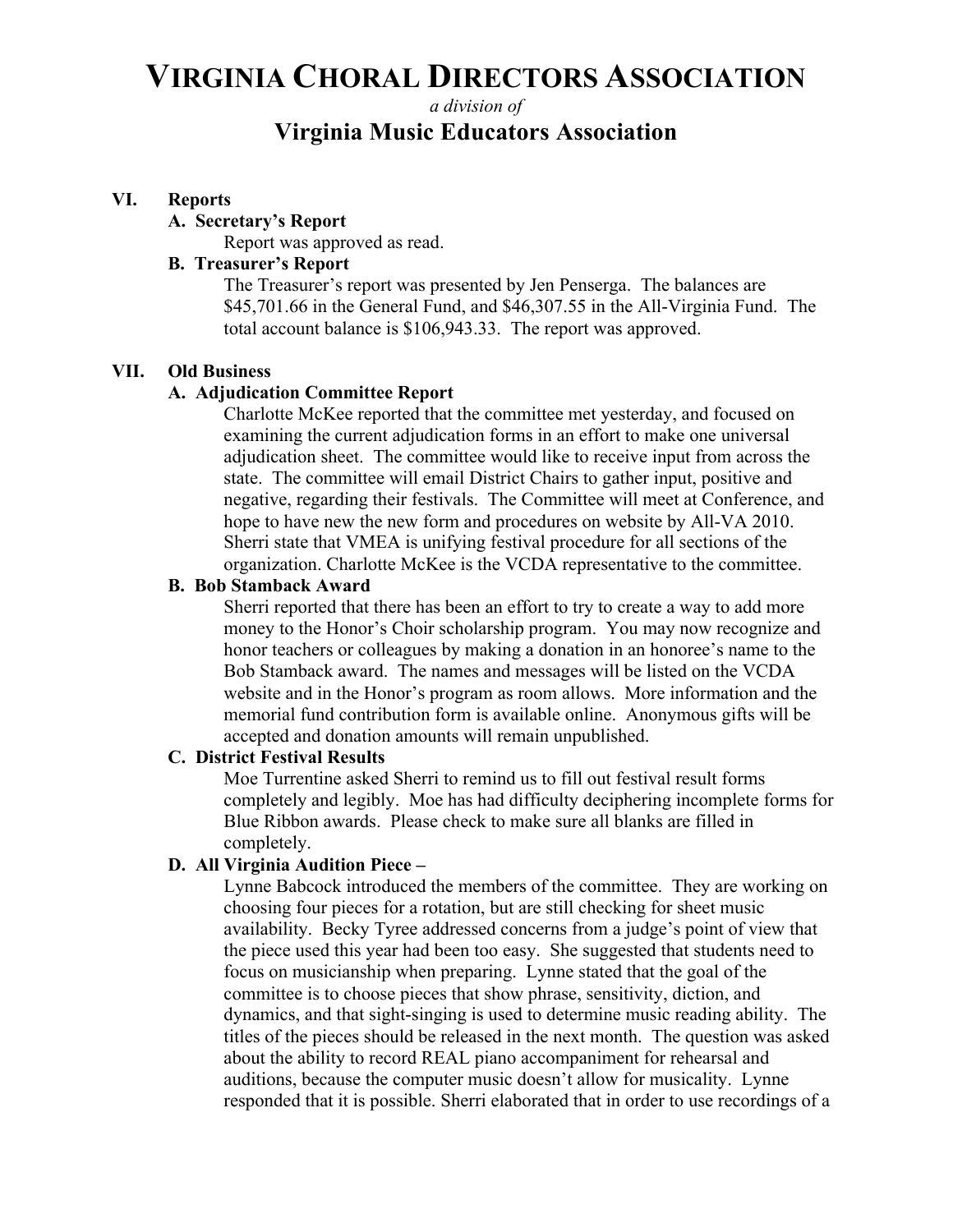*a division of*

## **Virginia Music Educators Association**

live piano we need to find someone to record the accompaniments. She thanked Phillip Keirstead for creating the computer accompaniments this past year and noted that he had them available to reps in September. Live recordings are possible if someone is available to create and distribute them.

### **E. Sight reading guidelines**

Sherri expressed concern that some districts are not following the guidelines in the manual for sight-reading in auditions. She re-read the guidelines and reminded that they are printed in the manual and available on the website. The question was asked about the possibility to have one source for writing the sightreading examples for entire state to cut back on discrepancies. Discussion followed. Lynne Babcock proposed that the state adopt one composer to write sight-reading for All-VA auditions. They could be distributed via email before auditions. Dennis Gilbar seconded the motion. A concern was raised regarding the security of the sight-reading if alternate weekends are used for auditions. Discussion followed regarding trust issues, fairness, and ethics. Sherri said that it would not a problem to do separate examples for separate weekends to prevent the possibility of students sharing, and that reference examples will be posted online. Lynne reread motion-"I move that the sight-reading examples for All-State Chorus auditions be written by one composer for the entire state to use. The choice of composer would be made by the VCDA President, and the sight-reading examples would be emailed to the All-State Audition chairpersons the night before auditions. This will ensure that all the schools are consistent in their audition process, and that the "playing field" is level for everyone in the state." The vote was sent to the floor, and the motion passed.

### **F. Honors Choir**

Mandi confirmed that auditions will be held October 3, 2009 at Longwood University in Farmville. SATs are scheduled for October 10. The audition piece will be changed for this year. We are in the process of choosing the piece. It will be uploaded to the Honor's Choir Website as soon as possible, within the next few weeks. An email will be sent to District Chairs to let everyone know when the piece is available online.

Joe Eveler and Shannon Forry were called to the front. Sherri thanked them for doing a tremendous job hosting this event, and presented them each with a plaque. Joe thanked everyone for being excellent guests and having students WELL prepared!!

Sherri thanked Phillip Keirstead for assisting in creating All-VA nametags. She also reminded to make sure that all forms are filled out correctly, legibly, and completely to prevent misspellings. Make sure Commitment forms are complete and turned in **before** auditions. She reminded everyone that there are two parent signatures required on the back. One signature is for acknowledging that the rules will be followed and the second signature is to allow for emergency medical treatment as needed. Please make sure forms are correct!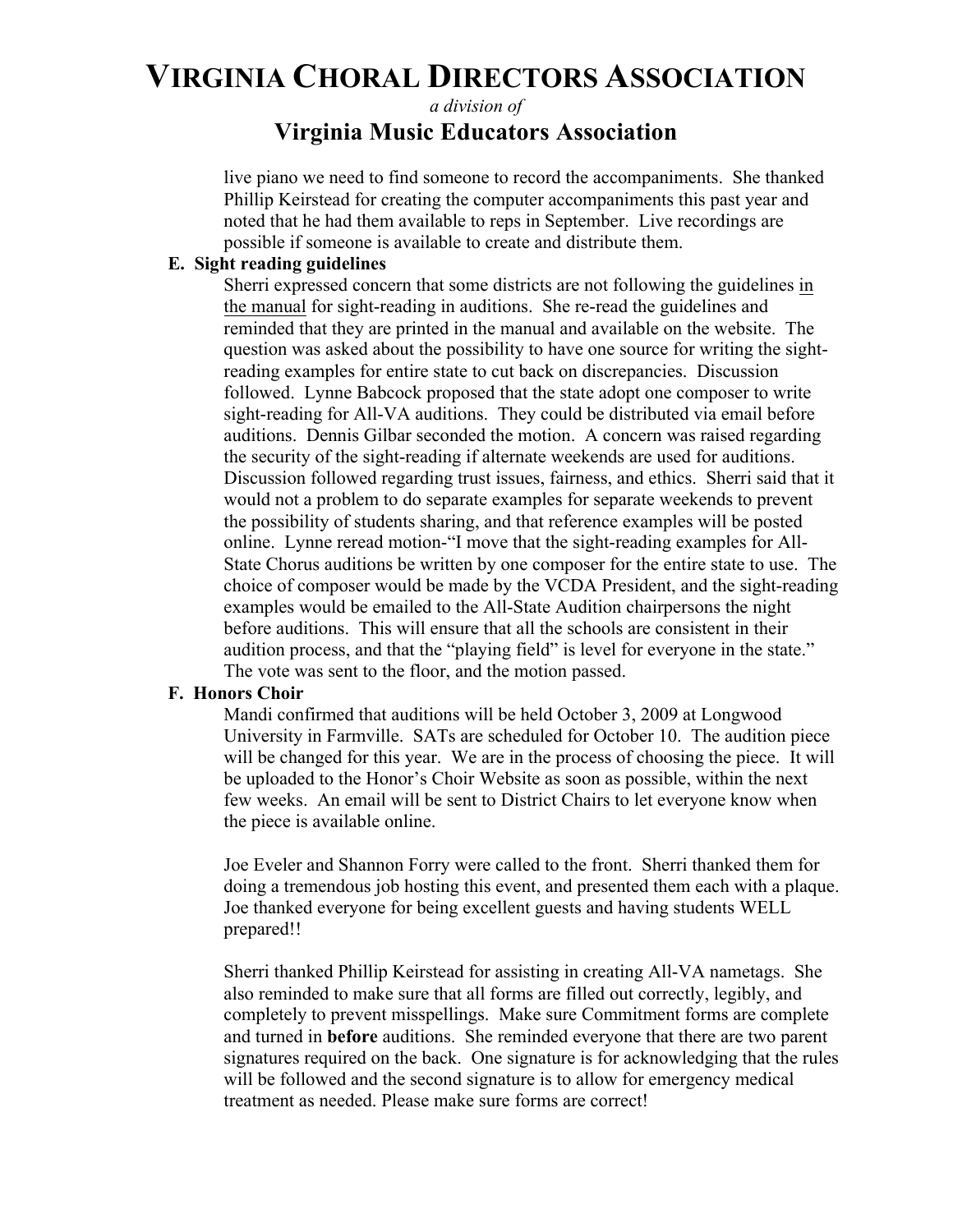*a division of*

## **Virginia Music Educators Association**

### **G. All Virginia Chorus 2010**

**1. We do not have a host school as of yet.**

Three schools are trying to work out hosting the event. Sherri will announce the location when she knows.

- **2. April 29 – May 1, 2010**
- **3. SATB Director, Z. Randall Stroope**
- **4. SSAA Director, Charlotte Adams**

### **H. Literature Manual Committee**

Lisa announced that in November 300 pieces were added to manual. 56 pieces added this weekend. Committee was introduced and thanked with applause. If you are interested in joining the committee, contact Lisa Pennington. They are currently trying to grade all of the previous All-VA pieces. Some are Permanently Out of Print (P.O.P), and will not be graded unless a copy can be obtained. The next committee meeting will be Thursday at Conference. You may deliver pieces to a committee member by 4pm on Thursday. Please send photocopies as originals will not be returned. She reminded that different voicings of pieces do not have the same grade; different voicings make different pieces.

Sherri thanked Head Chaperones for handling everything at the hotels! Lois commented positively on Note Check policy and the level of preparation was obvious this year. The procedure for the note-check rooms was discussed. All rooms were run the same. The rehearsal director just ran a regular rehearsal in their own teaching style, while pre-designated teachers were asked to walk around and make sure students knew their notes confidently. If questions or concerns arose, Sherri was called in to double check the situation.

### **VIII. New Business**

### **A. Missing Event Reports**

Jen passed out a chart to help explain where to send paperwork for required reports. She has been having big troubles receiving reports. She needs a report for EVERY event! Copies of every receipt are not required. Please pay close attention to event reports and send only required information. Please contact her if you have questions! She clarified where surplus funds should be sent. She read list of received reports by District. Reps were asked to make notes of missing forms, and to see Jen if there were questions.

### **B. VCDA Officer Nominees**

Lisa discussed the VCDA elections will be held in November. The nominees for Secretary are Dennis Gilbar and Phillip Keirstead. The nominees for President are Lynne Babcock and Nate Miller. She thanked them for their willingness to serve in leadership capacity.

### **C. VMEA conference sessions**

Sherri announced that we receive 6 slots for sessions at conference. She said that we currently use two sessions for reading sessions, which only leaves four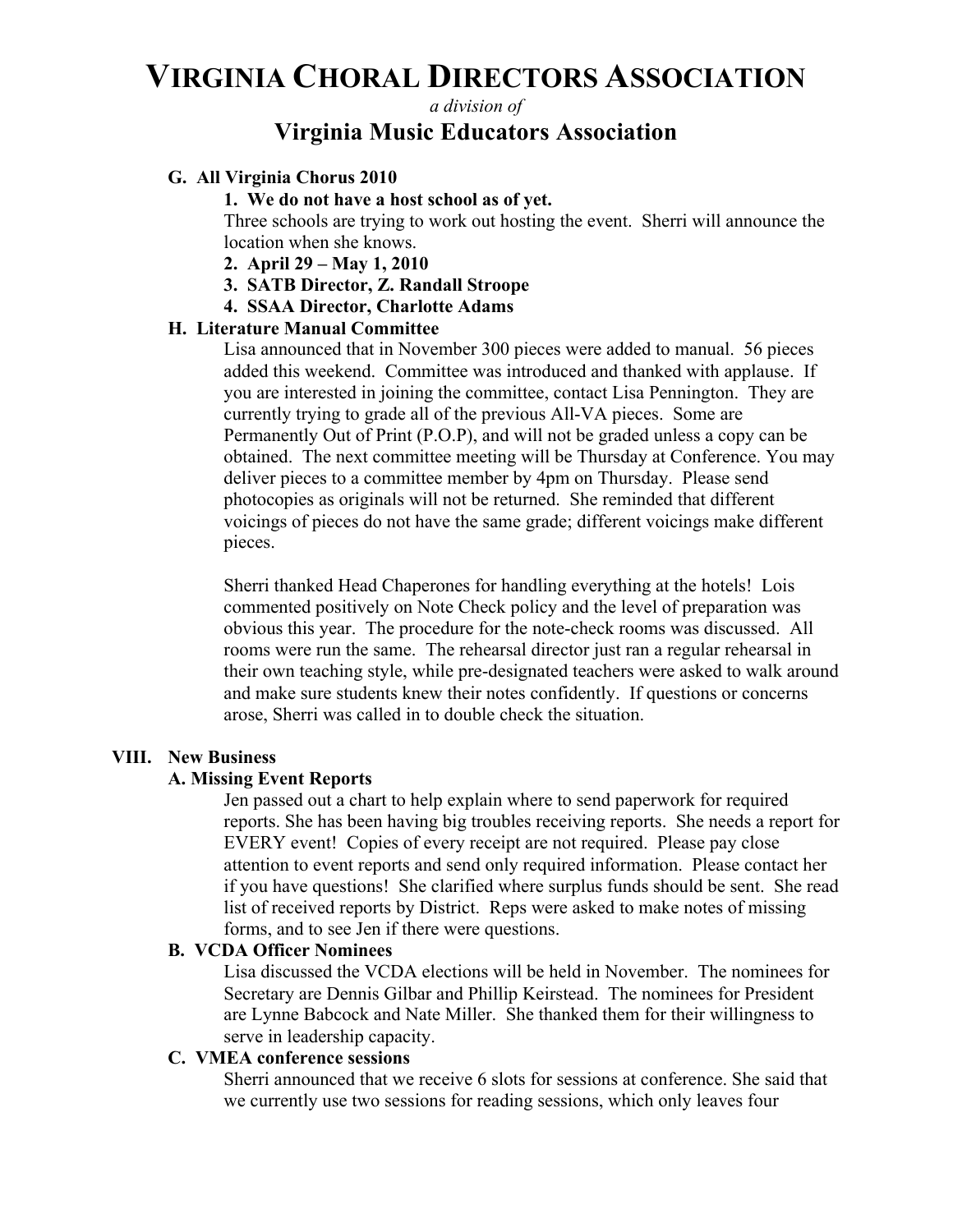*a division of*

## **Virginia Music Educators Association**

sessions available. She wanted to confirm whether the reading sessions are deemed valuable enough to continue hosting them. They were identified as being valuable to us and will continue as part of the VMEA conference.

### **D. Performing Group Applications**

Teachers interested in bringing a choir to perform at VMEA should turn the application in to Lisa by May 1, and she reminded that next year, the applications will go to the new VCDA President-Elect. Michael Ehrlich discussed the performance guidelines that were passed by VMEA to make sure the performances demonstrate literature for directors to hear and take back to their groups. Sherri said VCDA felt that the guidelines fit instrumental performance groups, and voted to follow the list given to guest conductors which is posted on the website. Lisa reminded that the application has changed a little, and requires 4 pieces- 2 from 07/08 and 2 from 08/09. A thought was raised about including a question/answer session at conference with director's that have brought groups to perform. The idea was well received and will be suggested for the 2010 VMEA Conference.

### **PERFORMANCE APPLICATIONS ARE DUE MAY 15.**

### **E. ACDA report**

Becky Tyree reported that 156 singers out of 603 applicants were chosen for this year's Middle School honor's event. The kids are doing a wonderful job! She discussed the summer conference, and handed out brochures. She also encouraged directors come submit auditions to come sing in the festival choir. Joe Eveler is hosting the festival choir. She encouraged everyone to come to ACDA and be rejuvenated.

### **F. Motion regarding timeline for All-VA alternates**

A motion was read from the floor, "I move that the deadline for calling alternates be moved from the Tuesday before All-State to the previous Friday at 5:00pm. This will enable the student to learn the music, resolve scheduling conflicts and the teacher to do paperwork, music exchange, etc." Discussion followed concerning sending music to alternates, the number of alternates usually called, the conditions surrounding the need for calling alternates, and what happens if an alternate is unavailable. It was stated that it is too expensive to provide music to alternates, and that if alternates cannot attend the event, the voice part is not replaced. Alternates did participate in the note checks, but the teachers were aware of their last minute circumstances. Call for Vote: Motion defeated. 38 yes, 76 no's.

### **F. Closing Remarks**

Thank you for all of your work in bringing students. Pay attention to duties and assist in lining students up before concerts. Shannon reminded that the front parking lot is now available, and that luggage can be stored in the building during concert time. Also, it will be announced again to students that cell phones should